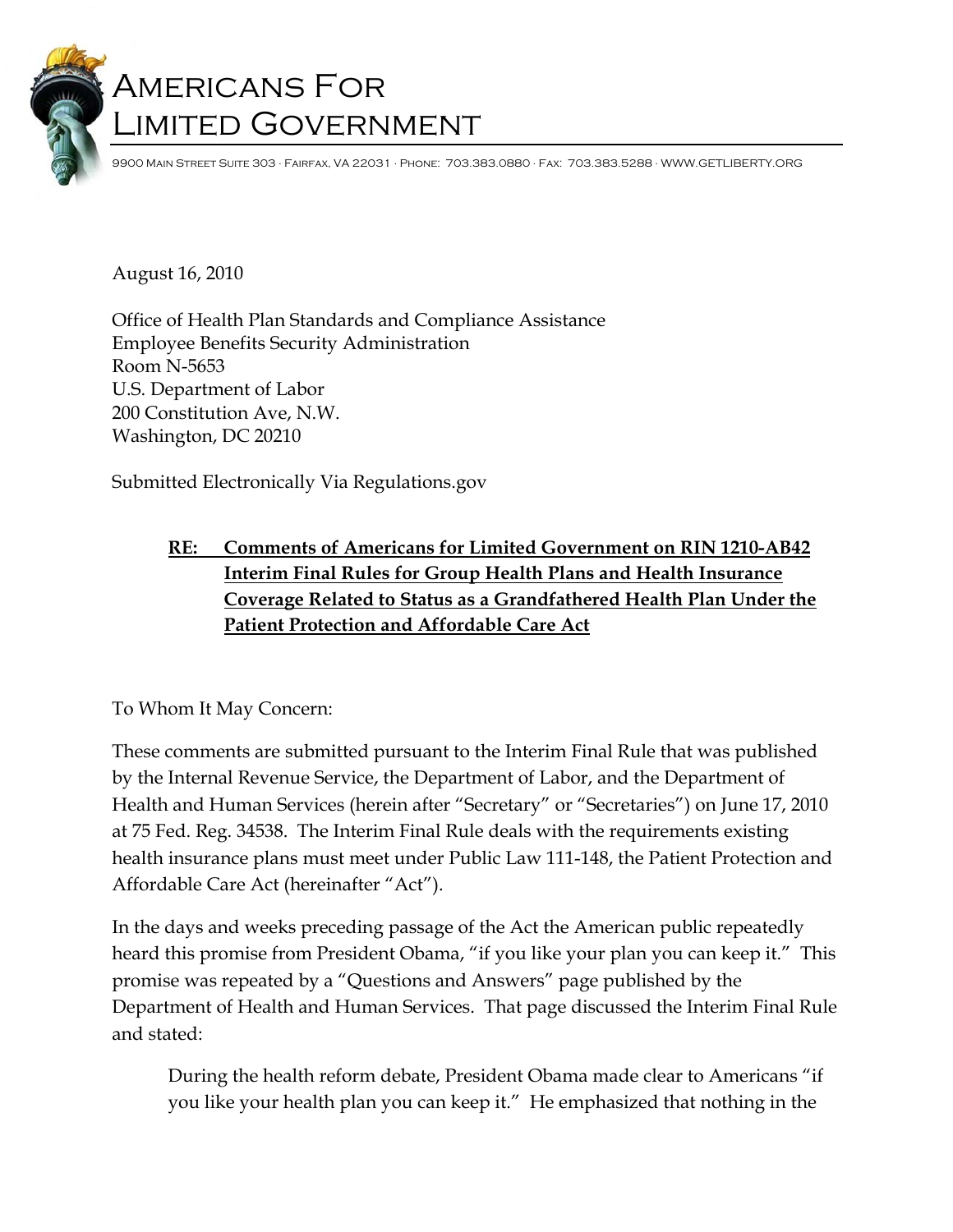health reform law would force businesses or consumers to change health plans or change their doctor.1

 Given the requirements of Interim Final Rule and the provisions of the Act a more appropriate promise would have been "you can keep your current plan, just so long as it continues to exist, but the circumstances we are creating make it unlikely that such plans will continue to exist." Due to the necessity to boil down complex issues into seconds-long sound bites the later promise could obviously not be made, even if the President so intended.

As will be discussed in further detail below, we have significant concerns with the substance of the Interim Final Rule. Further, the burden analysis found in the Paperwork Reduction Act section fails to accurately reflect the true cost of legal advice which members of the regulated community will need to engage in order to comply with the Rule.

## **Relevant Authority**

 $\overline{a}$ 

The Interim Final Rule was promulgated to implement Section 1251 of the Act. That section states as follows:

PRESERVATION OF RIGHT TO MAINTAIN EXISTING COVERAGE.

(a) No Changes to Existing Coverage.--

(1) In general.-- Nothing in this Act (or an amendment made by this Act) shall be construed to require that an individual terminate coverage under a group health plan or health insurance coverage in which such individual was enrolled on the date of enactment of this Act.

(2) Continuation of coverage.-- With respect to a group health plan or health insurance coverage in which an individual was enrolled on the date of enactment of this Act, this subtitle and subtitle A (and the amendments made by such subtitles) shall not apply to such plan or coverage, regardless of whether the individual renews such coverage after such date of enactment.

(b) Allowance for Family Members To Join Current Coverage.--With respect to a group health plan or health insurance coverage in which an individual was enrolled on the date of enactment of this Act and which is renewed after such date, family members of such individual shall be permitted to enroll in such plan

<sup>1</sup> *Questions and Answers: Keeping the Health Plan You Have: The Affordable Care Act and "Grandfathered" Health Plans*, U.S. Department of Health and Human Services, undated. Available online at: http://www.healthreform.gov/about/grandfathering.html. (Accessed August 16, 2010.)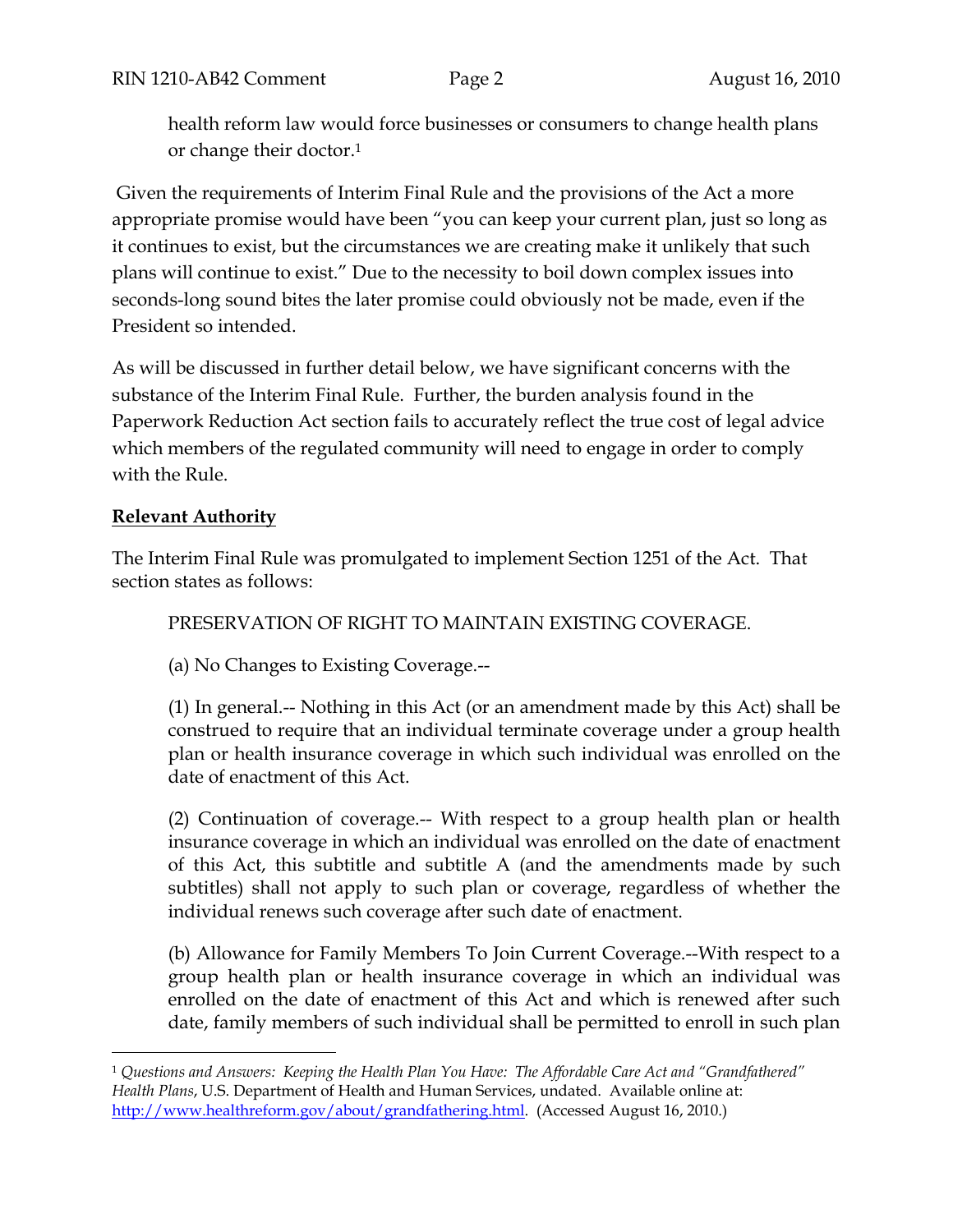or coverage if such enrollment is permitted under the terms of the plan in effect as of such date of enactment.

(c) Allowance for New Employees To Join Current Plan.--A group health plan that provides coverage on the date of enactment of this Act may provide for the enrolling of new employees (and their families) in such plan, and this subtitle and subtitle A (and the amendments made by such subtitles) shall not apply with respect to such plan and such new employees (and their families).

(d) Effect on Collective Bargaining Agreements.--In the case of health insurance coverage maintained pursuant to one or more collective bargaining agreements between employee representatives and one or more employers that was ratified before the date of enactment of this Act, the provisions of this subtitle and subtitle A (and the amendments made by such subtitles) shall not apply until the date on which the last of the collective bargaining agreements relating to the coverage terminates. Any coverage amendment made pursuant to a collective bargaining agreement relating to the coverage which amends the coverage solely to conform to any requirement added by this subtitle or subtitle A (or amendments) shall not be treated as a termination of such collective bargaining agreement.

(e) Definition.--In this title, the term "grandfathered health plan" means any group health plan or health insurance coverage to which this section applies.

As noted in the Interim Final Rule:

The statute, however, is silent regarding changes plan sponsors and issuers can make to plans and health insurance coverage while retaining grandfather status. 75 Fed. Reg. 34538, 34546.

Thus the Secretary issued the Interim Final Rule.

#### **Analysis of the Substance of the Rule**

Throughout the Interim Final Rule lip service is given to the notion that the Interim Final Rule is "fulfilling a goal of the legislation, which is to allow those that like their healthcare to keep it." *Id*. However, just a few paragraphs after this statement the Secretary notes:

The Departments considered allowing looser cost-sharing requirements, such as 25 percent plus medical inflation. However, the data analysis led the Departments to believe that the **cost-sharing windows provided in these interim final regulations permit enough flexibility to enable a smooth transition in the group market over time**, and further widening this window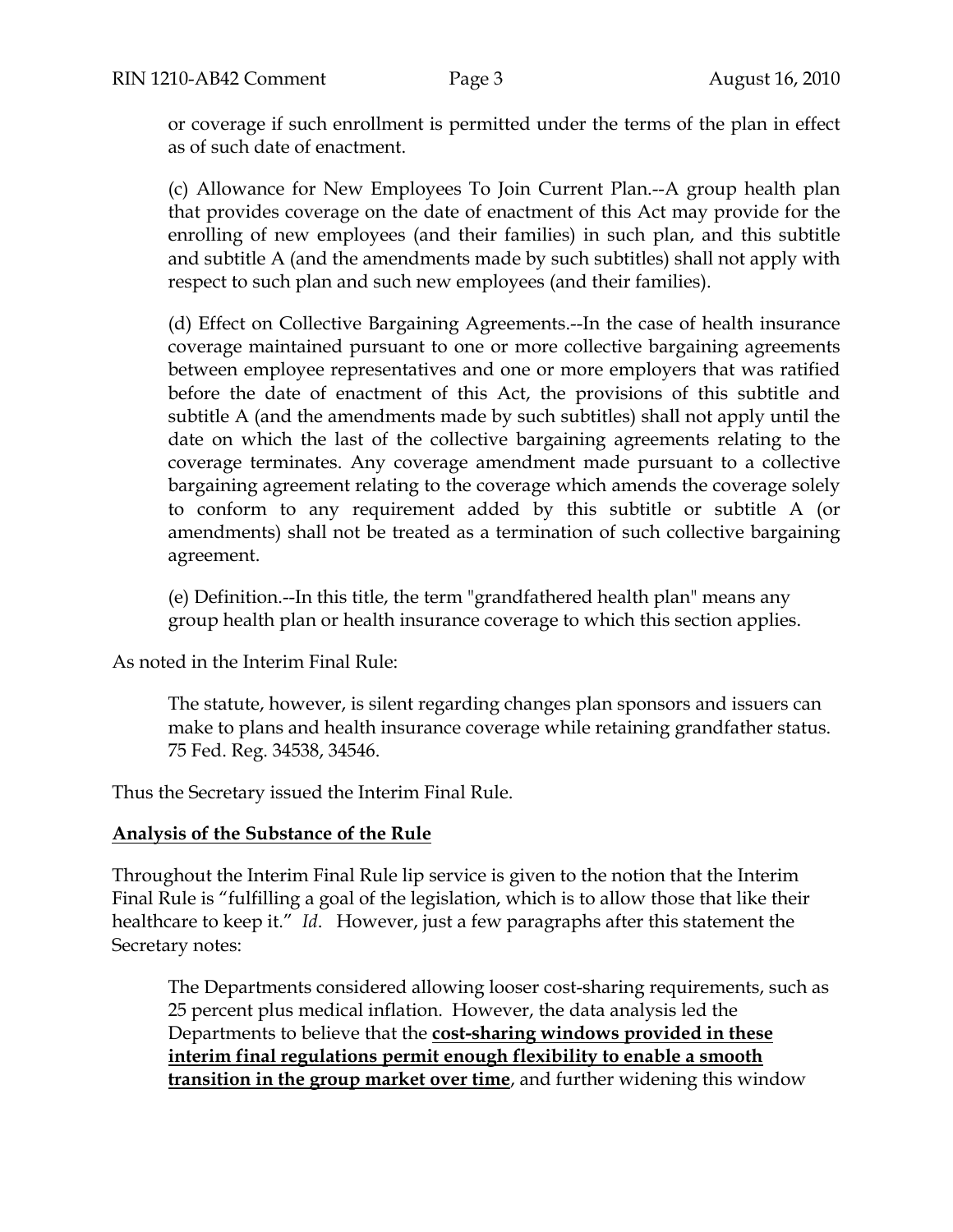was not necessary and could conflict with the goal of allowing those who like their healthcare to keep it. *Id*. (Emphasis added.)

Later the Secretary acknowledges that the Interim Final Rule only ratchets one way, in the direction of less plans retaining their grandfathered status. The Secretary describes this as "a one-way sorting process: after some period of time, more plans will relinquish their grandfather status." 75 Fed. Reg. 34538, 34547. The Secretary even acknowledges that the Interim Final Rule will be a contributing factor in plans deciding to relinquish their status. "These interim final regulations will likely influence plan sponsors' decisions to relinquish grandfather status."

This begs the question of how are people supposed to "keep it" if "it," *i.e.*, their preexisting plan, no longer exists. As such the Secretary is being duplicitous. On the one hand the public is told that all is fine and their current plans will not be touched. On the other hand the Secretary acknowledges that the Interim Final Rule will cause the very same people at which the attempt to mollify is made that they will soon be out of luck because their plans are going away in the near future.

The Secretary's own analysis bears this out further. For instance, for small employer plans the Secretary estimates that by the end of 2013 that between 49% and 80% of all such plans will lose their grandfathered status. 75 Fed. Reg. 34538, 34553. Overall the Secretary estimates that between 49% and 69% of all employer plans will lose their grandfathered status by 2013.

The following charts illustrate the striking impact that will occur to existing plans.

Secretary's Estimate (Low End) of Small Employer Plans That Will Lose Grandfathered Status Through 2013

Lose Grandfathered Status 49% Retain Grandfathered Status 51%

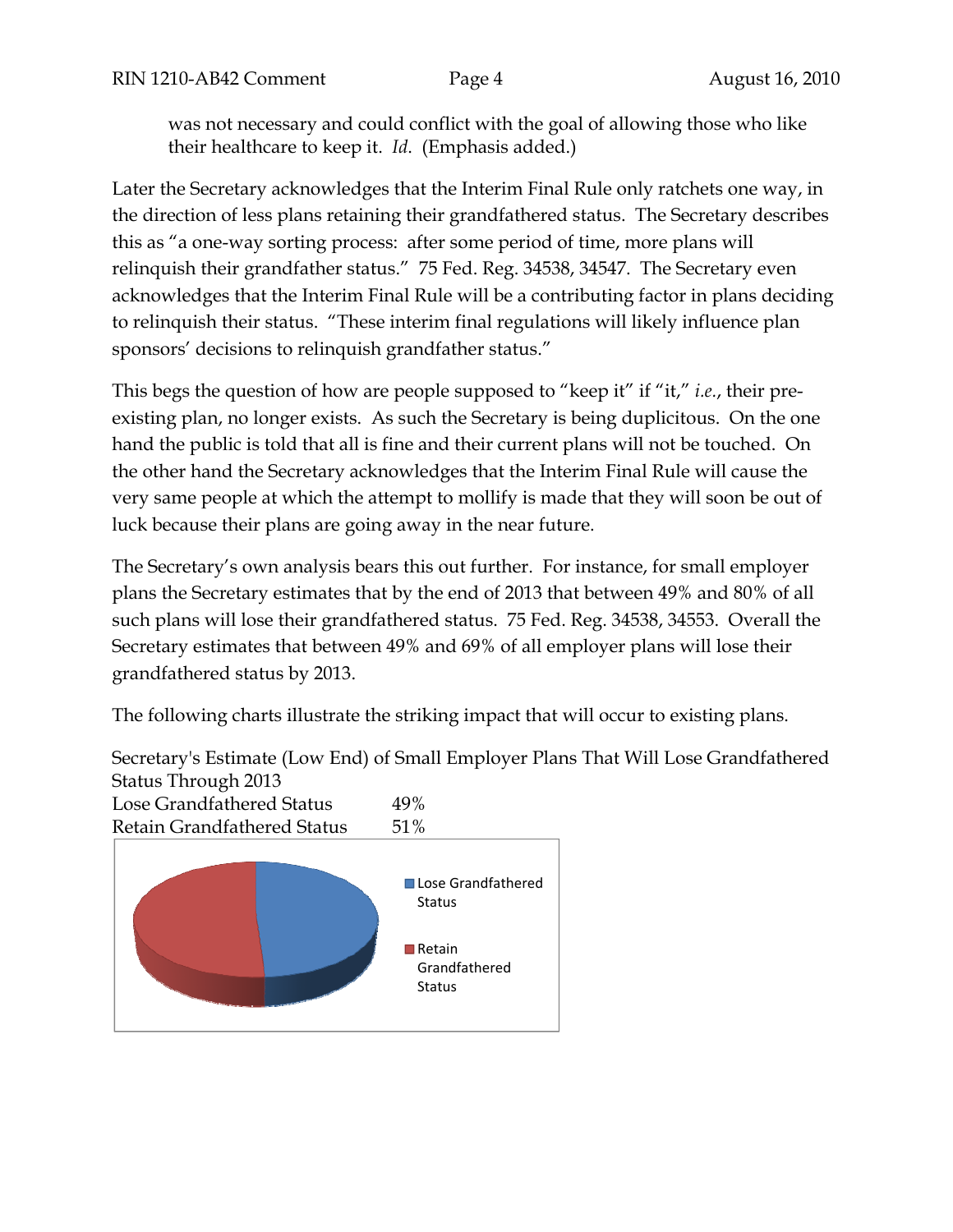Secretary's Estimate (High End) of Small Employer Plans That Will Lose Grandfathered Status Through 2013



Secretary's Estimate (Low End) of All Employer Plans That Will Lose Grandfathered Status Through 2013

| Lose Grandfathered Status   | 39%  |  |
|-----------------------------|------|--|
| Retain Grandfathered Status | 61\% |  |
|                             |      |  |



Secretary's Estimate (High End) of All Employer Plans That Will Lose Grandfathered Status Through 2013

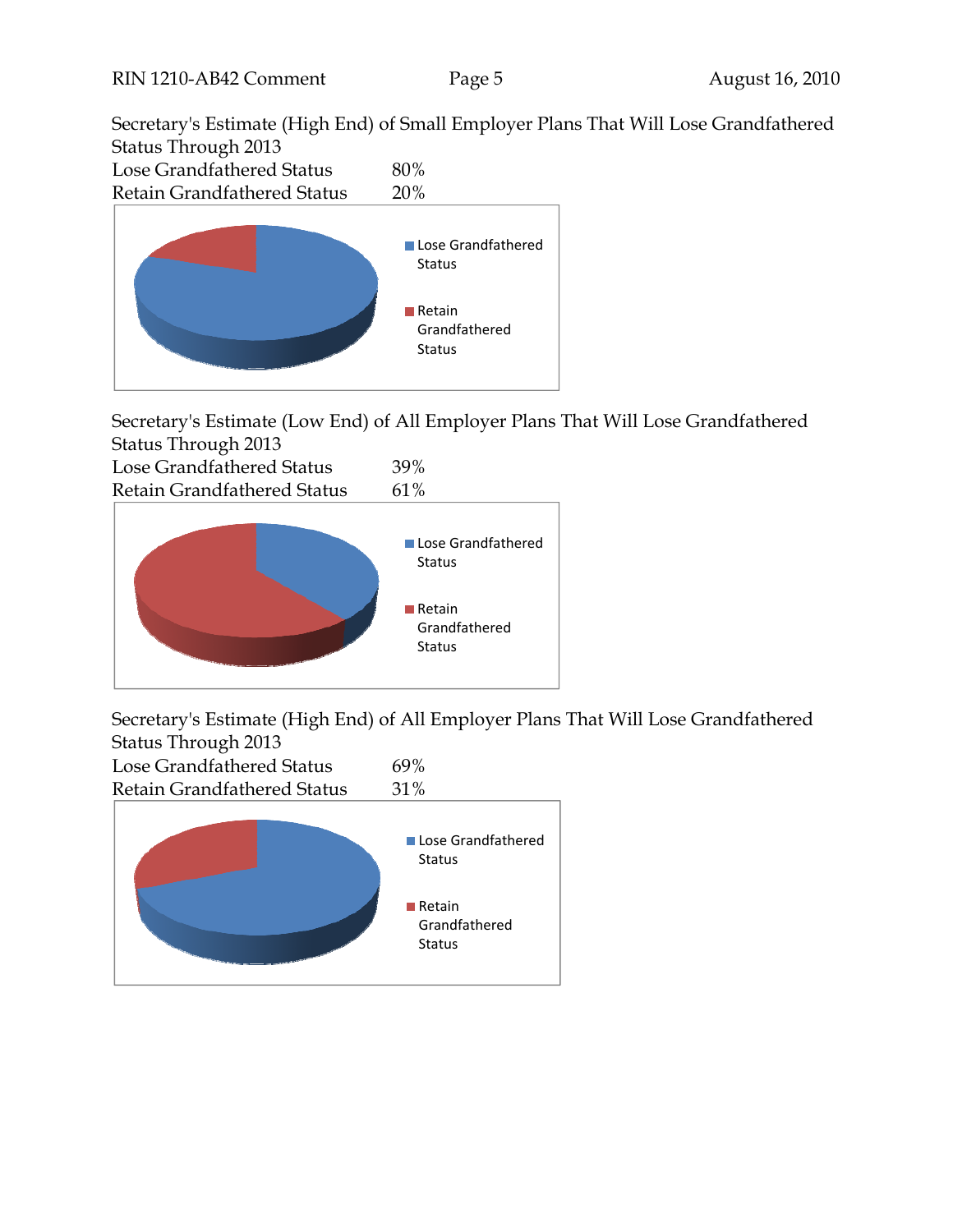Clearly the rhetoric that participants can keep their plan does not match up with the conditions that the Secretary is putting in place for those who wish to retain their current plans.

## **Paperwork Reduction Act Analysis—The Secretary Seriously Underestimated the Paperwork Burden Imposed on the Regulated Community by the Interim Final Rule**

The Interim Final Rule imposes certain paperwork and corresponding recordkeeping burdens on the regulated community. Members of the regulated community that seek to retain their grandfathered status are required under the Interim Final Rule to provide a notice to plan participants of this status.

The Paperwork Reduction Act Analysis found in the Interim Final Rule is deficient in that it fails to take certain necessary tasks into consideration. Additionally, the hourly cost estimates for attorney time necessary to comply with the Interim Final Rule are completely out of line with real world costs for this type of service.

# **Estimate of Preparation Time Necessary to Notify Participants of the Grandfathered Status Estimate of a Plan**

The Interim Final Rule contains a requirement that health plans that desires to retain their status as grandfathered under the Act must disclose to their plan participants that the plan intends to operate as a grandfathered plan. The Interim Final Rule contains a sample disclosure notice that plans can use to meet this requirement. However, the burden analysis found in the Interim Final Rule assumes that no one will read the requirements of the Interim Final Rule but that they will somehow just come into possession of the sample disclosure notice and know what to do with it. As such the estimated burden in time found in the Interim Final Rule seriously understates the total time burden that will actually occur. Additionally the Interim Final Rule assumes that only a clerical staffer and a human resources professional will read the sample disclosure notice. No estimate of time is given for an attorney to review the legal requirements found in the Interim Final Rule to ensure that the plan complies with those requirements.

The estimates below are based on the more reasonable assumption that an attorney would read the Interim Final Rule before the plan begins work to publish its required disclosure.

The Interim Final Rule as published in the Federal Register on July 17, 2010 contains over 39,000 words.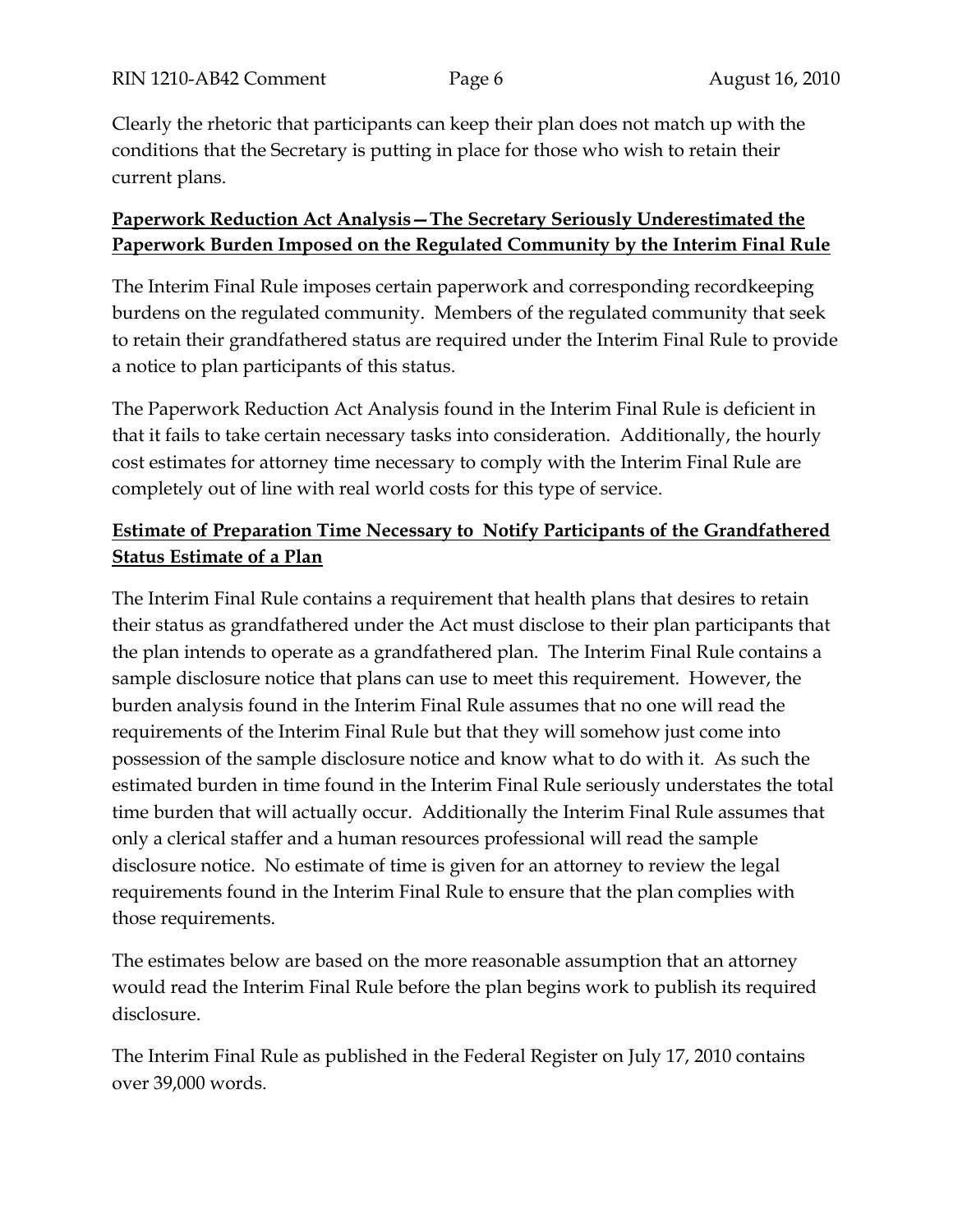Persons reading text in English do so at an average of 250 to 300 words per minute. However, when reading text with an eye for detail, such as proofreading or reading legal documents, the average rate falls to approximately 200 words per minute.<sup>2</sup>

Using this understanding as a baseline the average attorney could be expected to expend between 130 minutes and 195 minutes to read the Interim Final Rule one time. (39,000/200 or 39,000/300.) In order to be able to provide competent and zealous representation to his or her client as required under the ethical standards applicable to attorneys it is likely necessary for each attorney to read the Interim Final Rule at least two or three times, making notes each time as to particular subject matter areas which might require further research. Thus an attorney who reads the Interim Final Rule three times at 200 words per minute will expend approximately 585 minutes just for this one task. (39,000/200\*3.)

| Number<br>of Words | Words<br>Per<br>Minute | Total<br><b>Minutes</b> | <b>Minutes</b><br>if Read<br>2x | <b>Minutes</b><br>if Read<br>3x |
|--------------------|------------------------|-------------------------|---------------------------------|---------------------------------|
| 39,000             | 300                    | 130                     | 260                             | 390                             |
| 39,000             | 200                    | 195                     | 390                             | 585                             |

 $\overline{a}$ 

Assuming that the attorney read only the Interim Final Rule, and no other material this still amounts to 9.75 hours minutes of attorney time.

The Secretary estimates that the attorney who drafts the required notice has an hourly labor rate of \$119 per hour. 75 Fed. Reg. 34538, 34555. Given the real world costs of obtaining legal advice it is very unlikely that this estimate is even remotely close to the actual cost per hour that will be incurred. First, no insurance provider would use inexperienced counsel for dealing with issues surrounding the Act. An attorney tasked with reviewing the Interim Final Rule and drafting the required notice would likely have a minimum of five years experience and would likely have over ten years experience. Attorneys with this level of experience do not bill at \$119 an hour in metropolitan areas where most insurance providers are headquartered.

The so-called "Laffey Matrix" has been relied upon time and time again by the courts in determining the level of market rates for reasonable attorney's fees when those fees are owed to a prevailing party for litigation in the Washington, DC area. See for instance, *Salazar v. District of Columbia*, 123 F. Supp. 2d 8 (D.D.C. 2000). In *Salazar* the court

<sup>2</sup> Ziefle, M. (1998), *Effects of display resolution on visual performance*, Human Factors, 40(4), 555-568.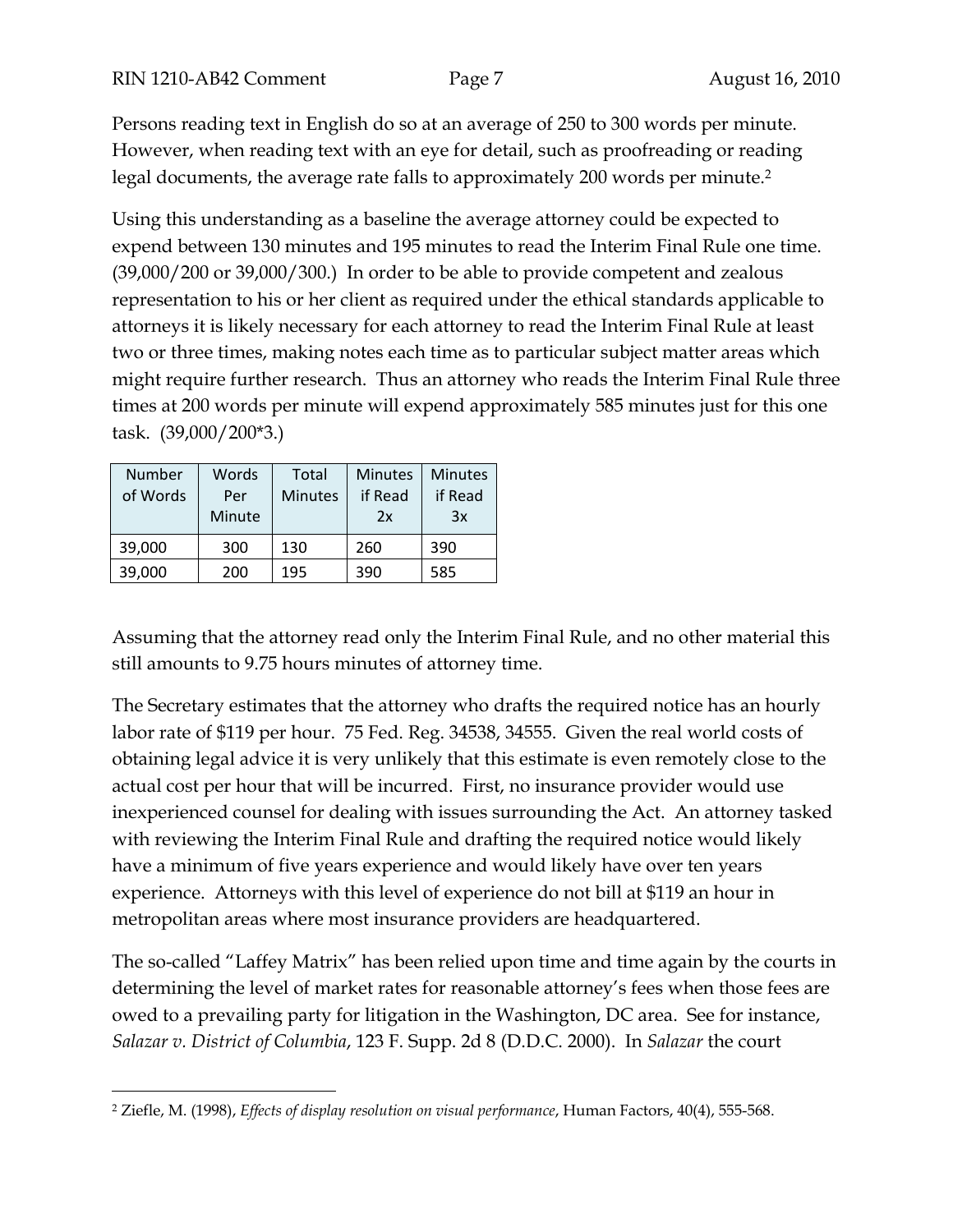explained how the plaintiff calculated its fees and how those fees were in line with the market rate for the area:

Plaintiffs have arrived at these hourly rates in the following fashion. They have relied on the so-called Laffey matrix which was first approved in *Laffey v. Northwest Airlines, Inc.*, 572 F. Supp. 354, 371-375 (D.D.C. 1983), aff'd, 241 U.S. App. D.C. 11, 746 F.2d 4 (D.C. Cir. 1094), overruled in part on other grounds by SOCM, 857 F.2d at 1525. The original *Laffey* matrix presented a grid which established hourly rates for law-yers of differing levels of experience during the period from June 1, 1981, through May 31, 1982. The Court of Appeals accepted the 1981-1982 matrix in SOCM, 857 F.2d at 1525, and the parties to that case updated it through May 31, 1989, as part of a settlement. *Covington*, 839 F. Supp. 894, 898 (D.D.C. 1993); the updated *Laffey* matrix has often been relied upon to determine appropriate fee awards. See *Trout v. Ball*, 705 F. Supp. 705, 709, n. 10 (D.D.C. 1989); *Sexcius v. District of Columbia*, 839 F. Supp. 919, 924 (D.D.C. 1993); *Palmer v. Barry*, 704 F. Supp. 296, 298 (D.D.C. 1989).

*See Salazar*, *supra,* at 17. The court further stated:

 $\overline{a}$ 

Consequently, the Court concludes that the updated *Laffey* matrix more accurately reflects the prevailing rates for legal services in the D.C. community. *Salazar*, *supra*, at 23.

An updated version of the "Laffey Matrix" gives the following billing rates for attorneys in the Washington, DC area3:

|                 | Years Out of Law School |        |        |        |         |
|-----------------|-------------------------|--------|--------|--------|---------|
|                 | $1 - 3$                 | 4-7    | 8-10   | 11-19  | $20+$   |
| Rate Per Hour   | \$285                   | \$349  | \$505  | \$569  | \$686   |
| Rate Per Minute | \$4.75                  | \$5.82 | \$8.42 | \$9.48 | \$11.43 |

 $Q_{\text{tot}}$  of Law Schools

Note further that the current billing rate in the matrix for a Paralegal/Law Clerk is \$155 per hour, far in excess of the \$119 per hour of attorney time that the Secretary estimates in the Interim Final Rule. As stated above, the insurance provider would use experienced counsel to review the requirement to provide notice to its participants. Based on the Laffey Matrix the market rate for attorneys in the Washington, DC area with five to ten years of experience ranges from \$349 to \$505 per hour. An average of

<sup>&</sup>lt;sup>3</sup> The full, updated Laffey Matrix is available online at: http://www.laffeymatrix.com/see.html. (Accessed August 16, 2010.)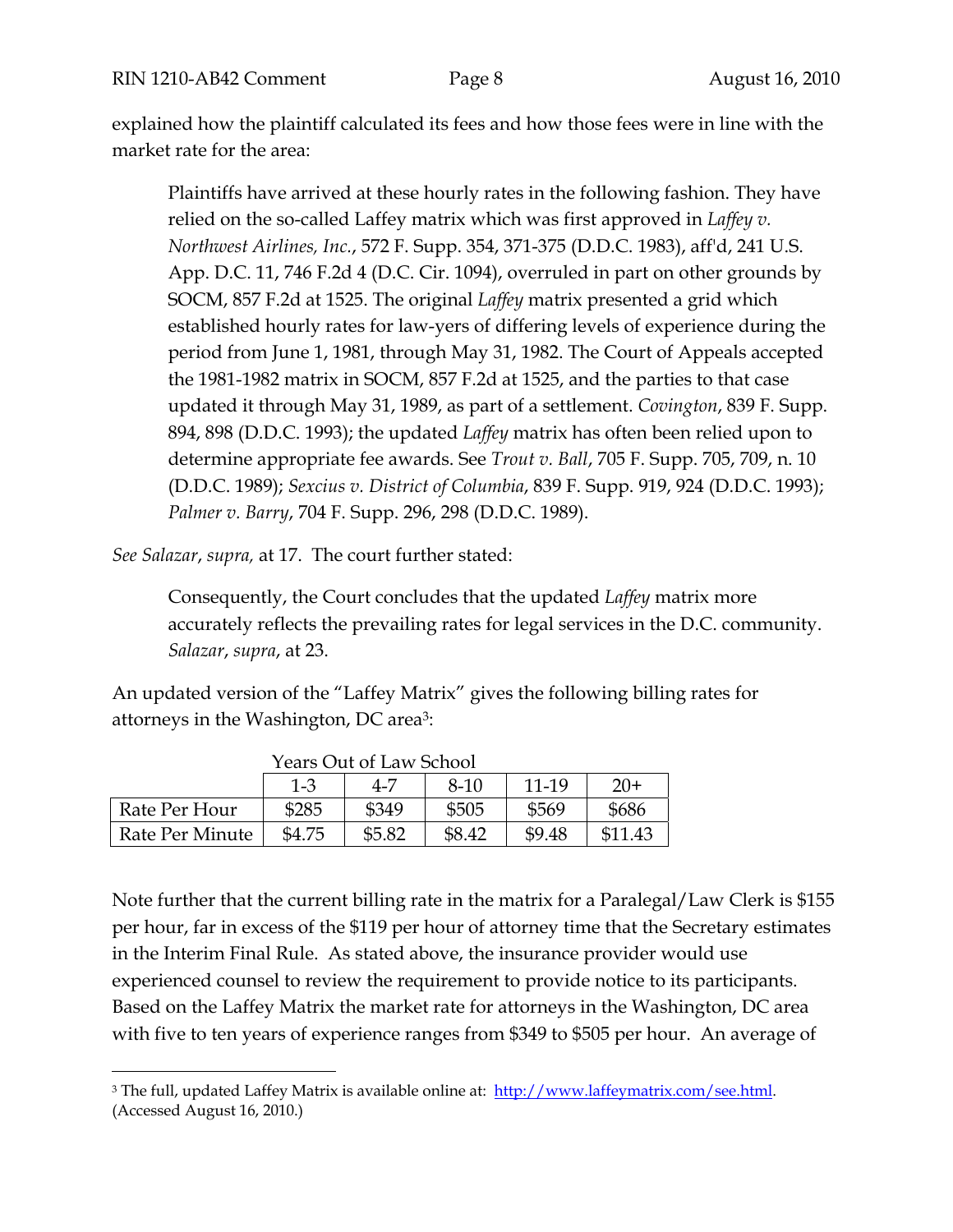the ends of these ranges comes to \$427 per hour. This amounts to \$7.12 per minute. Using the figure of \$7.12 per minute amounts to \$4,163.25 in attorney time.

| Attorney | <b>Hours</b> | Total      |
|----------|--------------|------------|
| Cost Per | Required     | Attorney   |
| Hour     |              | Cost       |
| \$427    | 9.75         | \$4,163.25 |

Turning next to the estimates of time necessary to publish the required disclosure, even a cursory examination reveals the estimates to be a small fraction of the actual amount of time that will be required.

The Secretary estimates that 2.2 million plans will expend five minutes of clerical time at a wage rate of \$26.14 and that ten minutes of a human resources professional's time at a wage rate of \$89.12 an hour will be required.4 This amounts to a cost of \$17.03 per plan.

| Clerical  | Time         | Total     |
|-----------|--------------|-----------|
| Cost Per  | Required     | Clerical  |
| Hour      |              | Cost      |
| \$26.14   | 5 min.       | \$2.18    |
|           |              |           |
| Human     | Time         | Total     |
| Resources | Required     | Human     |
| Cost Per  |              | Resources |
| Hour      |              | Cost      |
| \$89.12   | 10 min.      | \$14.85   |
|           |              |           |
|           | <b>Total</b> |           |
|           | Cost         | \$17.03   |

#### **Secretary's Estimate**

 $\overline{a}$ 

Based on the above time and wage estimates the Secretary concludes that the total cost of the disclosure requirement is approximately \$36.6 million.

<sup>4</sup> While the Secretary uses the figure of 2.2 million this figure has been rounded up from 2,151,000. In order use a consistent methodology the figure of 2,151,000 is used by ALG in these comments.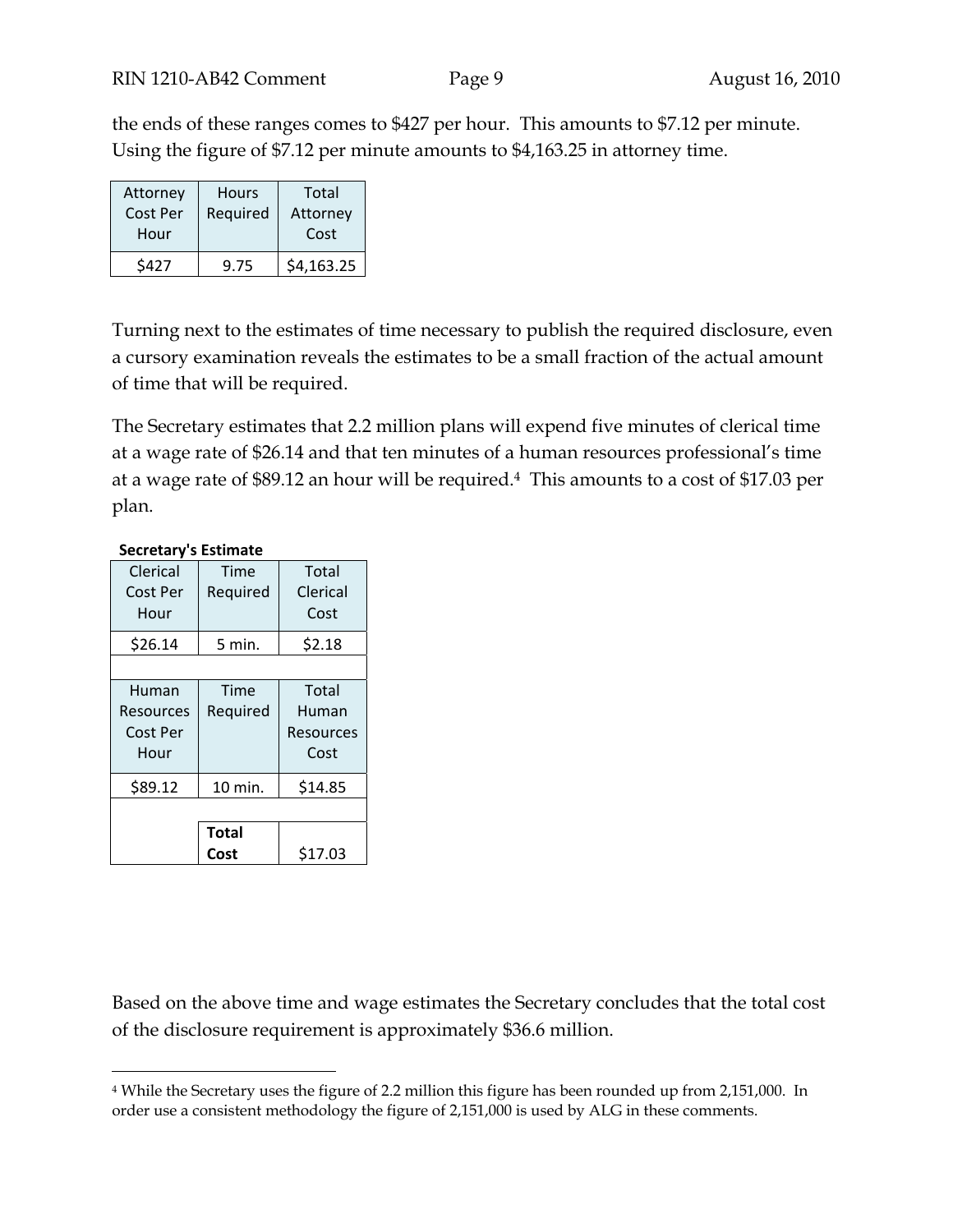#### **Secretary's Estimate**

| <b>Total Cost</b> | Number   | <b>Total Cost</b>           |
|-------------------|----------|-----------------------------|
| Per Plan          | of Plans |                             |
| \$17.03           |          | 2,151,000   \$36,631,530.00 |

The estimate of five minutes for clerical work is to, "incorporate the required language into the plan document." The estimate of ten minutes is to "review the modified language." 75 Fed. Reg. 34538, 34555. Again, the Secretary assumes that in fifteen minutes time two workers can obtain the sample disclosure notice insert it into a plan document and review that insertion — all without anyone reading the Interim Final Rule.

Adding in the necessary attorney costs to the Secretary's estimates results in a cost of \$4,180.29 per plan. Applied to the entire universe of affected entities the total costs are astronomical and could reach to billions of dollars.

| <b>Total Cost</b> | Number   | <b>Total Cost</b>                           |
|-------------------|----------|---------------------------------------------|
| Per Plan          | of Plans |                                             |
|                   |          | \$4,180.28   2,151,000   \$8,991,782,280.00 |

Even we one were to assume that only ten percent of the plans in the affected universe required an attorney to read through the Interim Final Rule this still amounts to almost \$900 million. The Secretary's estimates of the time and dollar costs associated with the Interim Final Rule are thus far too low.

It should also be noted the Secretary's math is in error as concerns the overall burden, *i.e.*, the total notice and recordkeeping burden. In the Interim Final Rule at 75 Fed. Reg. 34538, 34555 the following paragraph purports to give the total burden associated with this rule:

Overall, for both the grandfathering notice and the recordkeeping requirement, the Departments expect there to be a total hour burden of 1.1 million hours and a cost burden of \$291,000.

There is no way this is true. A cost of \$291,000 spread over 1.1 million hours equals approximately \$0.26 per hour. The Secretary's own estimates a couple paragraphs before this contradict this. Due to these rudimentary errors at a minimum this section should be thoroughly reevaluated by the Secretary.